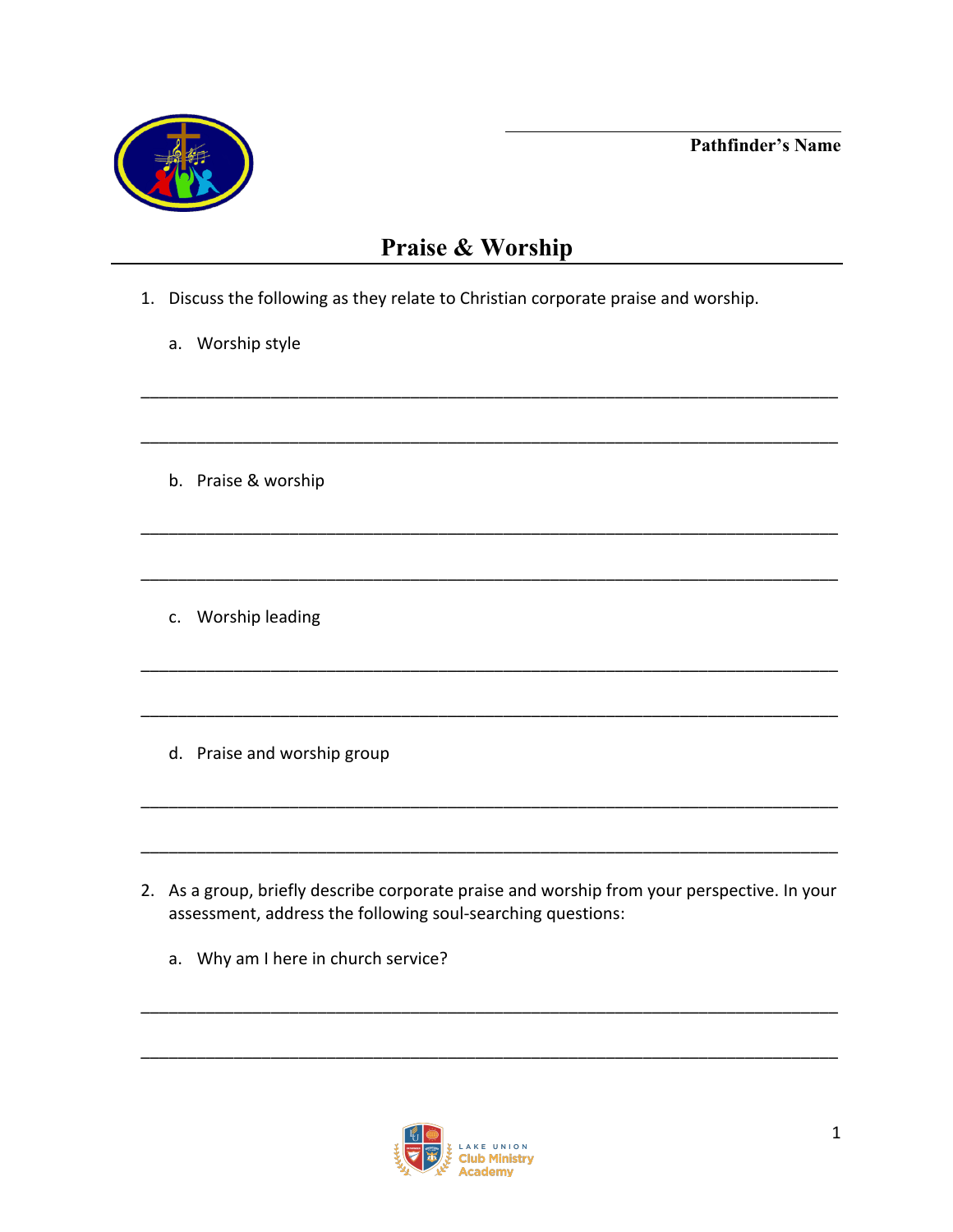- b. Why do I do what I do during worship and praise?
- c. What does my worship style say about my relationship with the Lord?

\_\_\_\_\_\_\_\_\_\_\_\_\_\_\_\_\_\_\_\_\_\_\_\_\_\_\_\_\_\_\_\_\_\_\_\_\_\_\_\_\_\_\_\_\_\_\_\_\_\_\_\_\_\_\_\_\_\_\_\_\_\_\_\_\_\_\_\_\_\_\_\_\_\_\_

\_\_\_\_\_\_\_\_\_\_\_\_\_\_\_\_\_\_\_\_\_\_\_\_\_\_\_\_\_\_\_\_\_\_\_\_\_\_\_\_\_\_\_\_\_\_\_\_\_\_\_\_\_\_\_\_\_\_\_\_\_\_\_\_\_\_\_\_\_\_\_\_\_\_\_

\_\_\_\_\_\_\_\_\_\_\_\_\_\_\_\_\_\_\_\_\_\_\_\_\_\_\_\_\_\_\_\_\_\_\_\_\_\_\_\_\_\_\_\_\_\_\_\_\_\_\_\_\_\_\_\_\_\_\_\_\_\_\_\_\_\_\_\_\_\_\_\_\_\_\_

\_\_\_\_\_\_\_\_\_\_\_\_\_\_\_\_\_\_\_\_\_\_\_\_\_\_\_\_\_\_\_\_\_\_\_\_\_\_\_\_\_\_\_\_\_\_\_\_\_\_\_\_\_\_\_\_\_\_\_\_\_\_\_\_\_\_\_\_\_\_\_\_\_\_\_

\_\_\_\_\_\_\_\_\_\_\_\_\_\_\_\_\_\_\_\_\_\_\_\_\_\_\_\_\_\_\_\_\_\_\_\_\_\_\_\_\_\_\_\_\_\_\_\_\_\_\_\_\_\_\_\_\_\_\_\_\_\_\_\_\_\_\_\_\_\_\_\_\_\_\_

\_\_\_\_\_\_\_\_\_\_\_\_\_\_\_\_\_\_\_\_\_\_\_\_\_\_\_\_\_\_\_\_\_\_\_\_\_\_\_\_\_\_\_\_\_\_\_\_\_\_\_\_\_\_\_\_\_\_\_\_\_\_\_\_\_\_\_\_\_\_\_\_\_\_\_

- d. Is my worship acceptable to the Lord?
- e. How might my favored worship style going to facilitate or hinder the congregation from entering into worship?

\_\_\_\_\_\_\_\_\_\_\_\_\_\_\_\_\_\_\_\_\_\_\_\_\_\_\_\_\_\_\_\_\_\_\_\_\_\_\_\_\_\_\_\_\_\_\_\_\_\_\_\_\_\_\_\_\_\_\_\_\_\_\_\_\_\_\_\_\_\_\_\_\_\_\_

\_\_\_\_\_\_\_\_\_\_\_\_\_\_\_\_\_\_\_\_\_\_\_\_\_\_\_\_\_\_\_\_\_\_\_\_\_\_\_\_\_\_\_\_\_\_\_\_\_\_\_\_\_\_\_\_\_\_\_\_\_\_\_\_\_\_\_\_\_\_\_\_\_\_\_

- 3. Discuss the biblical context of four of the following texts as they relate to corporate praise and worship:
	- a. Genesis 4:3-7
	- b. Exodus 20:2-6
	- c. 1 Chronicles 13:8
	- d. Psalm 100
	- e. Psalm 117:1-2
	- f. Ecclesiastes 3:4
	- g. Acts 16:25-26
	- h. Colossians 3:16
	- **i.** John 4:24
- 4. Interview someone who leads in praise and worship on a regular basis, using the following questions and ask:
	- a. How do you prepare for praise and worship?
	- b. How does your personal devotional experience affect your ability to lead praise and worship?
	- c. Do spiritual lows affect your praise and worship leadership experience?
	- d. How do you prepare others for a praise and worship experience?

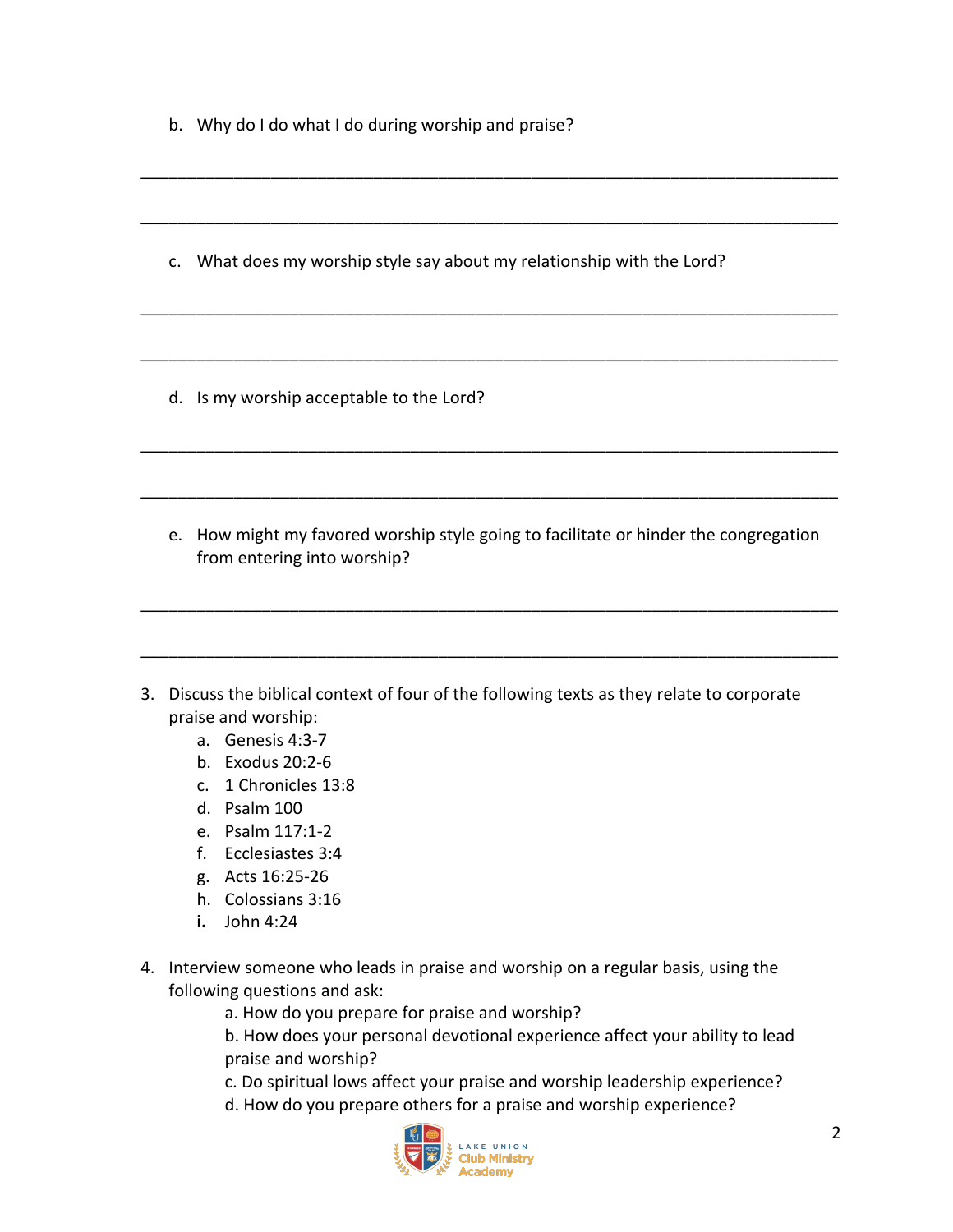5. Briefly explain some of the benefits of developing a praise and worship routine in your personal life.

\_\_\_\_\_\_\_\_\_\_\_\_\_\_\_\_\_\_\_\_\_\_\_\_\_\_\_\_\_\_\_\_\_\_\_\_\_\_\_\_\_\_\_\_\_\_\_\_\_\_\_\_\_\_\_\_\_\_\_\_\_\_\_\_\_\_\_\_\_\_\_\_\_\_\_\_\_\_

\_\_\_\_\_\_\_\_\_\_\_\_\_\_\_\_\_\_\_\_\_\_\_\_\_\_\_\_\_\_\_\_\_\_\_\_\_\_\_\_\_\_\_\_\_\_\_\_\_\_\_\_\_\_\_\_\_\_\_\_\_\_\_\_\_\_\_\_\_\_\_\_\_\_\_\_\_\_

\_\_\_\_\_\_\_\_\_\_\_\_\_\_\_\_\_\_\_\_\_\_\_\_\_\_\_\_\_\_\_\_\_\_\_\_\_\_\_\_\_\_\_\_\_\_\_\_\_\_\_\_\_\_\_\_\_\_\_\_\_\_\_\_\_\_\_\_\_\_\_\_\_\_\_\_\_\_

\_\_\_\_\_\_\_\_\_\_\_\_\_\_\_\_\_\_\_\_\_\_\_\_\_\_\_\_\_\_\_\_\_\_\_\_\_\_\_\_\_\_\_\_\_\_\_\_\_\_\_\_\_\_\_\_\_\_\_\_\_\_\_\_\_\_\_\_\_\_\_\_\_\_\_\_\_\_

\_\_\_\_\_\_\_\_\_\_\_\_\_\_\_\_\_\_\_\_\_\_\_\_\_\_\_\_\_\_\_\_\_\_\_\_\_\_\_\_\_\_\_\_\_\_\_\_\_\_\_\_\_\_\_\_\_\_\_\_\_\_\_\_\_\_\_\_\_\_\_\_\_\_\_\_\_\_

6. Discuss various forms of praise and worship styles you have observed. In your discussions, outline what you found to be acceptable versus what you felt was not acceptable, along with your reasons in support of your choices.

\_\_\_\_\_\_\_\_\_\_\_\_\_\_\_\_\_\_\_\_\_\_\_\_\_\_\_\_\_\_\_\_\_\_\_\_\_\_\_\_\_\_\_\_\_\_\_\_\_\_\_\_\_\_\_\_\_\_\_\_\_\_\_\_\_\_\_\_\_\_\_\_\_\_\_\_\_\_

\_\_\_\_\_\_\_\_\_\_\_\_\_\_\_\_\_\_\_\_\_\_\_\_\_\_\_\_\_\_\_\_\_\_\_\_\_\_\_\_\_\_\_\_\_\_\_\_\_\_\_\_\_\_\_\_\_\_\_\_\_\_\_\_\_\_\_\_\_\_\_\_\_\_\_\_\_\_

\_\_\_\_\_\_\_\_\_\_\_\_\_\_\_\_\_\_\_\_\_\_\_\_\_\_\_\_\_\_\_\_\_\_\_\_\_\_\_\_\_\_\_\_\_\_\_\_\_\_\_\_\_\_\_\_\_\_\_\_\_\_\_\_\_\_\_\_\_\_\_\_\_\_\_\_\_\_

7. Within your church or family worship, list what instruments play a significant role in your praise and worship experience.

\_\_\_\_\_\_\_\_\_\_\_\_\_\_\_\_\_\_\_\_\_\_\_\_\_\_\_\_\_\_\_\_\_\_\_\_\_\_\_\_\_\_\_\_\_\_\_\_\_\_\_\_\_\_\_\_\_\_\_\_\_\_\_\_\_\_\_\_\_\_\_\_\_\_\_\_\_\_

\_\_\_\_\_\_\_\_\_\_\_\_\_\_\_\_\_\_\_\_\_\_\_\_\_\_\_\_\_\_\_\_\_\_\_\_\_\_\_\_\_\_\_\_\_\_\_\_\_\_\_\_\_\_\_\_\_\_\_\_\_\_\_\_\_\_\_\_\_\_\_\_\_\_\_\_\_\_

\_\_\_\_\_\_\_\_\_\_\_\_\_\_\_\_\_\_\_\_\_\_\_\_\_\_\_\_\_\_\_\_\_\_\_\_\_\_\_\_\_\_\_\_\_\_\_\_\_\_\_\_\_\_\_\_\_\_\_\_\_\_\_\_\_\_\_\_\_\_\_\_\_\_\_\_\_\_

8. Discuss how each of the following non-musical methods can be used as a part of a corporate praise and worship experience (in addition to the worship music):

\_\_\_\_\_\_\_\_\_\_\_\_\_\_\_\_\_\_\_\_\_\_\_\_\_\_\_\_\_\_\_\_\_\_\_\_\_\_\_\_\_\_\_\_\_\_\_\_\_\_\_\_\_\_\_\_\_\_\_\_\_\_\_\_\_\_\_\_\_\_\_\_

\_\_\_\_\_\_\_\_\_\_\_\_\_\_\_\_\_\_\_\_\_\_\_\_\_\_\_\_\_\_\_\_\_\_\_\_\_\_\_\_\_\_\_\_\_\_\_\_\_\_\_\_\_\_\_\_\_\_\_\_\_\_\_\_\_\_\_\_\_\_\_\_

a. Scriptural Readings

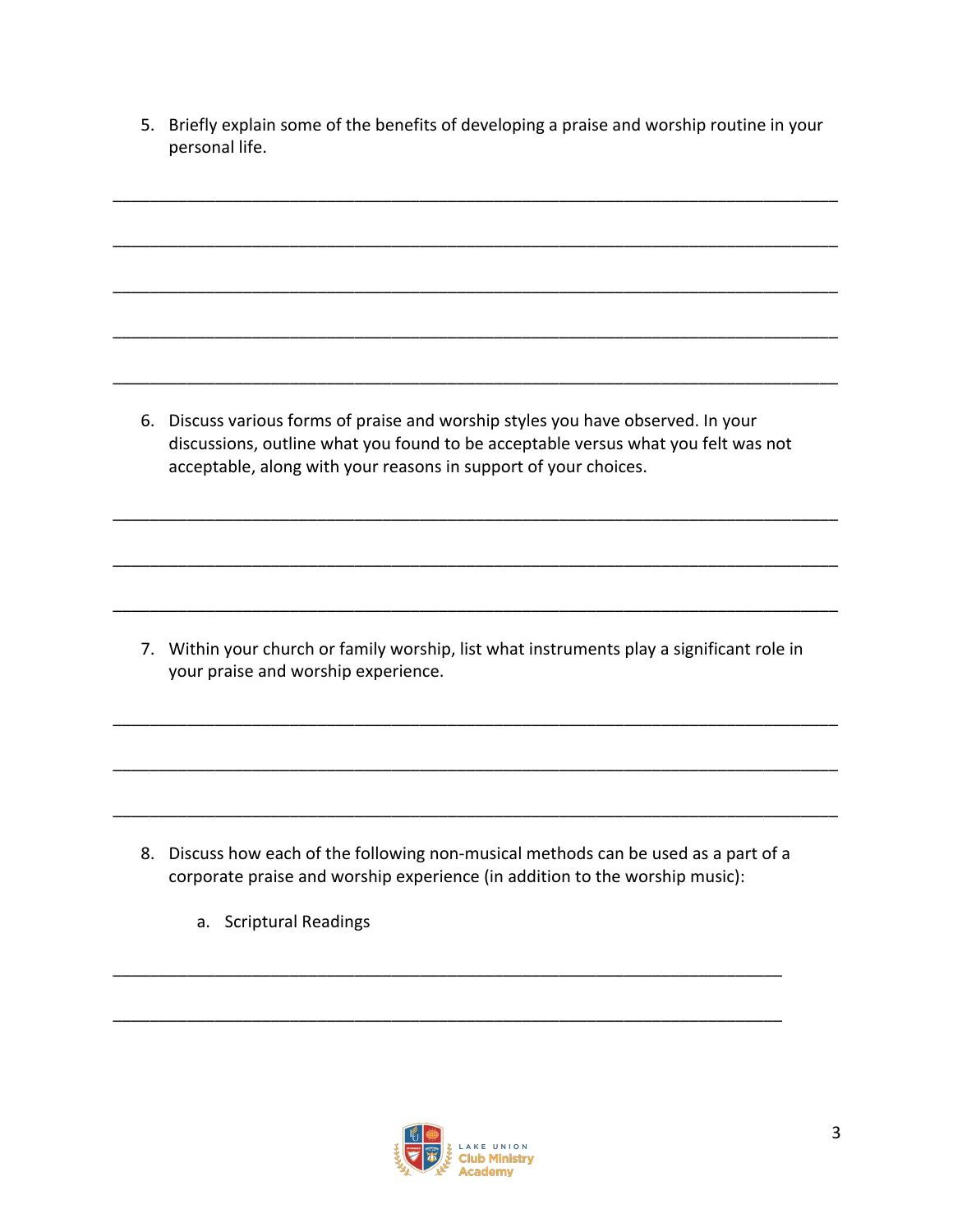|  |  |  | b. Arts and Crafts |
|--|--|--|--------------------|
|--|--|--|--------------------|

c. Visual Effects

d. Role Plays and Skits

e. Testimonies

- 9. Develop a creative corporate praise and worship experience, addressing the following questions:
	- a. Which instruments would you use?
	- b. What time frame do you have?
	- c. What songs or styles of music would you sing?